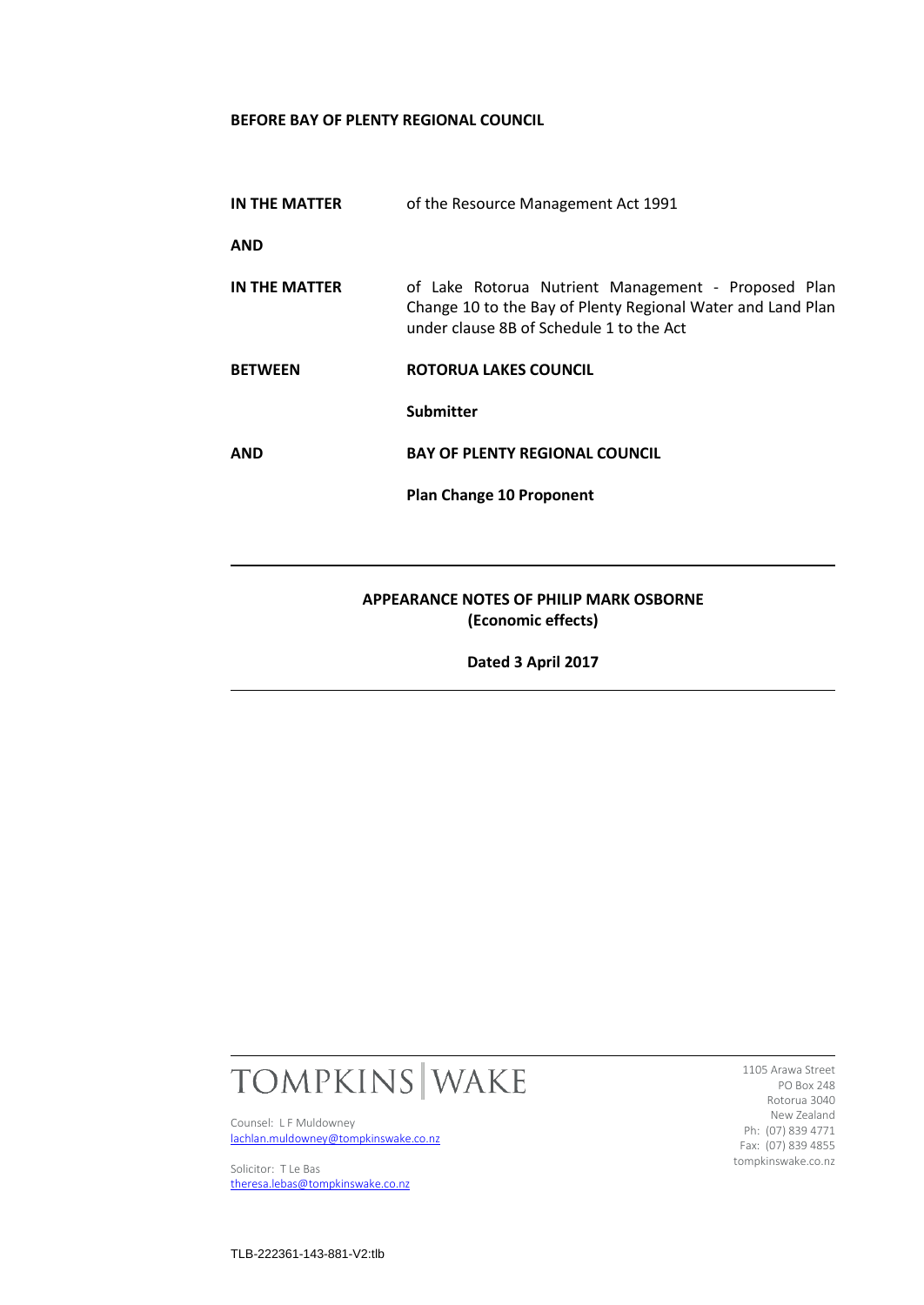## **NOTES OF PHILIP MARK OSBORNE:**

- 1. My name is Philip Mark Osborne. I am an Economic Consultant for the company Property Economics Ltd, based in Auckland. My qualifications include – Bachelor of Arts (History/Economics), Masters in Commerce, a Masters in Planning Practice, and have provisionally completed my doctoral thesis in developmental economics.
- 2. Although my qualifications and experience are set out in my evidence in chief I thought it pertinent to emphasize my role as an economist over the past 13 years has included the assessment and contribution to S32A analysis as a core part of my work.
- 3. It is also important to note that I agree that the sustainable management of Lake Rotorua's water quality is of significant economic importance to the District and Regional communities.
- 4. The economic sustainable management of nitrogen requires the internalisation of costs associated with its leaching, within the process of the activities that generate it. While restricting nitrogen leaching to a sustainable level provides this management, the mechanisms employed play a role in the efficient and equitable utilisation of the land resource within the Rotorua catchment economy.
- 5. It is fundamental, from an economic viewpoint, when considering the process by which nitrogen is manged to ascertain key economic costs and benefits and their significance in order to weigh the possible options.
- 6. Some of the key principles are identified within the RPS. Often these principles are contradictory with resource efficiency or forms of equity running counter to the current land use or capital investment.
- 7. In considering different approaches it is therefore crucial that the significance of the impacts on these principles are understood.
- 8. From an economic perspective the concern with the economic assessment undertaken for PC10 is whether it has adequately considered these issues and whether they are adequately represented.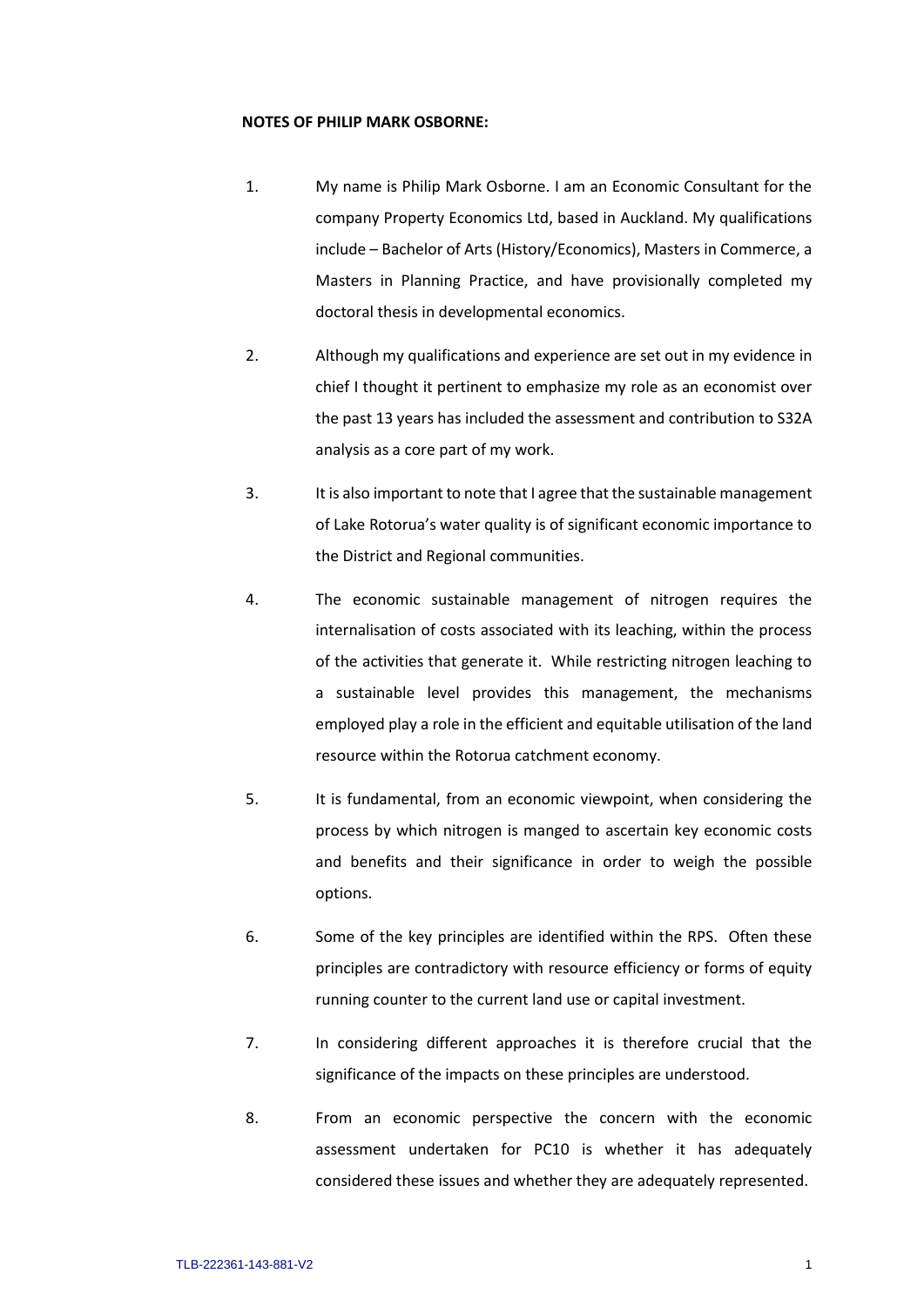- 9. Lack of appropriate consideration or inappropriate weighting can play significant roles in unbalanced economic impacts and misinformed decisions.
- 10. The primary economic concerns remain:
	- Does a grandparenting (with sector averaging) allocation result in the most economically efficient outcome?
	- Is this approach the most equitable?
	- What are the urban implications?
	- What are the economic costs of a moratorium on trading prior to 2022?
- 11. While the economic model utilised to assess the relative impacts of PC10 is both sophisticated and detailed, ultimately its results are limited by focus and absent considerations.
- 12. These include:
	- Exclusion/treatment of undeveloped and to a degree underdeveloped land.
	- Relative value differential between current investment and nitrogen value over time (refer rebuttal).
- 13. While the focus of the economic work has been on the efficiency of the rural sector, other factors play an important role with regard to the identified principles including:
	- Equity with regard to underdeveloped and undeveloped land.
	- Specifically the impact on Maori land holdings.
	- The wealth transfer and its barrier to efficiency.
	- Potential impact on urban growth.
- 14. Maori land accounts for over 25% of land within the Lake Rotorua catchment.